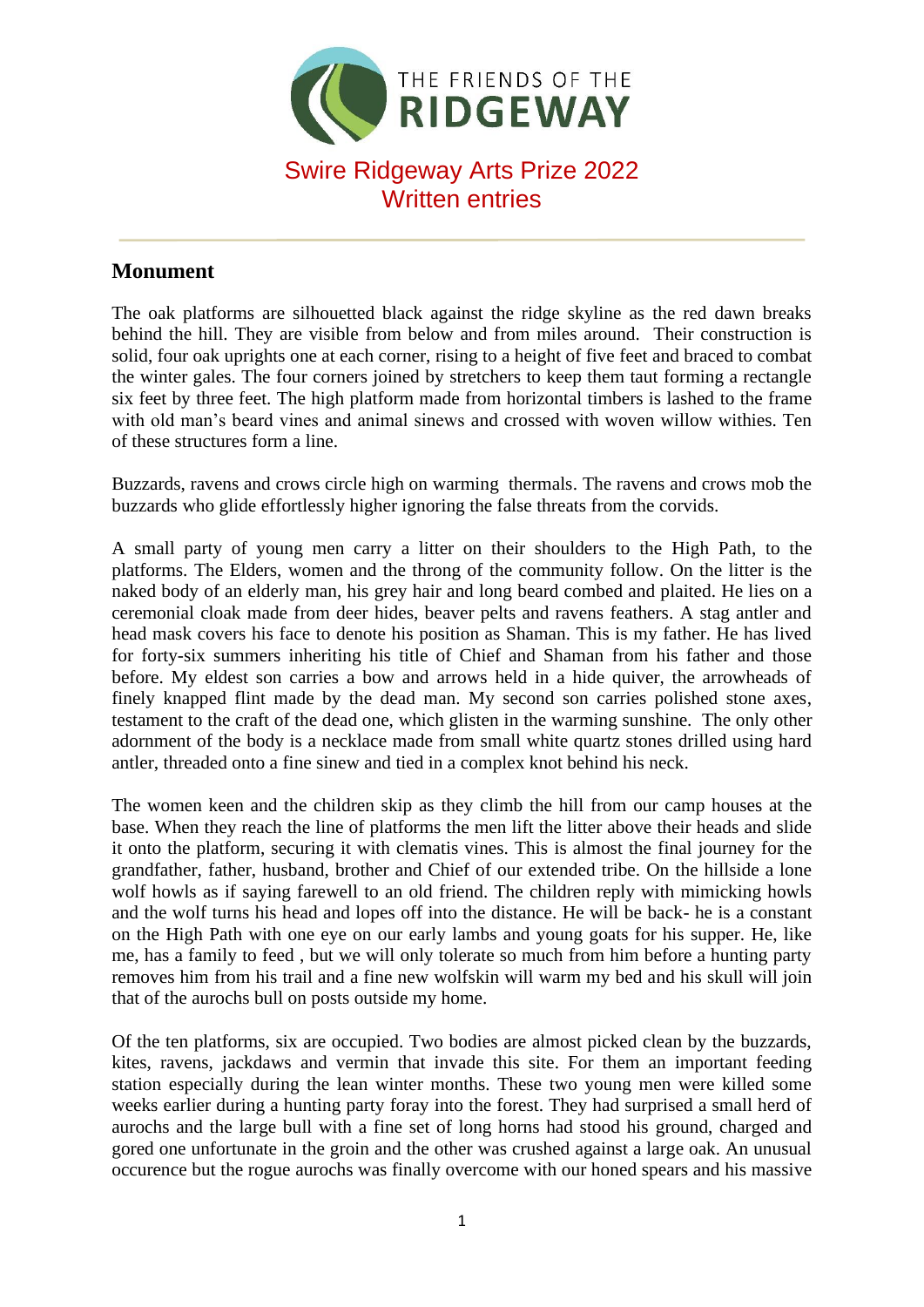horns displayed in my father's house as a lesson to us all. Nothing of this huge animal was wasted, even the dogs feasted. It will feed us for weeks and provide us with clothing and footwear now the hide has been scraped and dried by the women.

Another platform holds the excarnated bodies of a young mother, no more than fifteen years old who died in childbirth, and her newborn infant son. A sad day for the village only a short time ago and a great loss to our community for her work input and for the continuation of the tribe. Three other platforms hold bodies in various states of decay, one man and two women who died through illness or longevity.

I am the second son of the Shaman and I will inherit the ceremonial cloak, the bow and arrows and the stone axes to denote my position as head of the extended community. The first born son is blind, has deformed limbs and cannot take his place in the line of succession. To ensure he would not pass any of his bad blood to other generations my father castrated him soon after his birth. He should have been left at the Monument to die when he was born but my mother's first child was long awaited and she could not bear to part with him. Despite his best efforts to persuade my mother to give him to the Gods my father relented. The child survived and his knowledge of herbs is outstanding, he is a healer and a valuable asset to our community as our medicine man.

At the next full moon we will light a huge bonfire and cook wild boar, cattle and sheep in celebration of the departed Chief's long life. Deer will be sacrificed to our Gods and I will read the entrails to determine the future. News of my fathers' death was quickly sent along the High Path to the other settlements and they will join in the celebration of his life and my accession as Chief and Shaman. They will drive some of their animals along the High Path, some over several days, to contribute to the feasting. It is a great responsibility to protect and lead these people and my father performed his duty with much skill and this will be a sign of respect for his leadership.

We are all related through our womenfolk. At our large gatherings at the end of Winter and after Harvest our girls of child-bearing age are exchanged amongst the settlements to keep our blood clean. Negotiations had taken place at the time of their birth and they take with them some of our new breeding livestock ensuring our animals remain free of disease or malformation. This exchange maintains peaceful relations with tribes as far as we can see, to the horizon and beyond, because everywhere we will have a daughter, sister, aunt, niece or cousin who has living memory of us. Now I am Chief I can take another wife and I have chosen a young, childless widow from one of our furthest settlements whose husband died fighting at the fringes of our territory against a conflicting domain. I knew him well and he would be pleased his wife was coming into the premier settlement as a wife of the new Chief. May I have many more sons to hunt and farm and daughters to exchange with our friends.

When my fathers' bones have been cleaned by the birds I will remove them from the litter, carefully looking under the platform for the small bones of his feet and hands which always slip between the weave in the litter or are scattered by wind and rain. I will take them home to cut them free from any sinews that may still hold them firm and wash them carefully in the spring. The women will dry them and only then will they be deposited in the Monument at a full moon.

The Monument is at the highest point on the hill above our settlement, seen and seeing, a marker for all travellers coming to feast and honour our rituals. The High Path leads to it, the